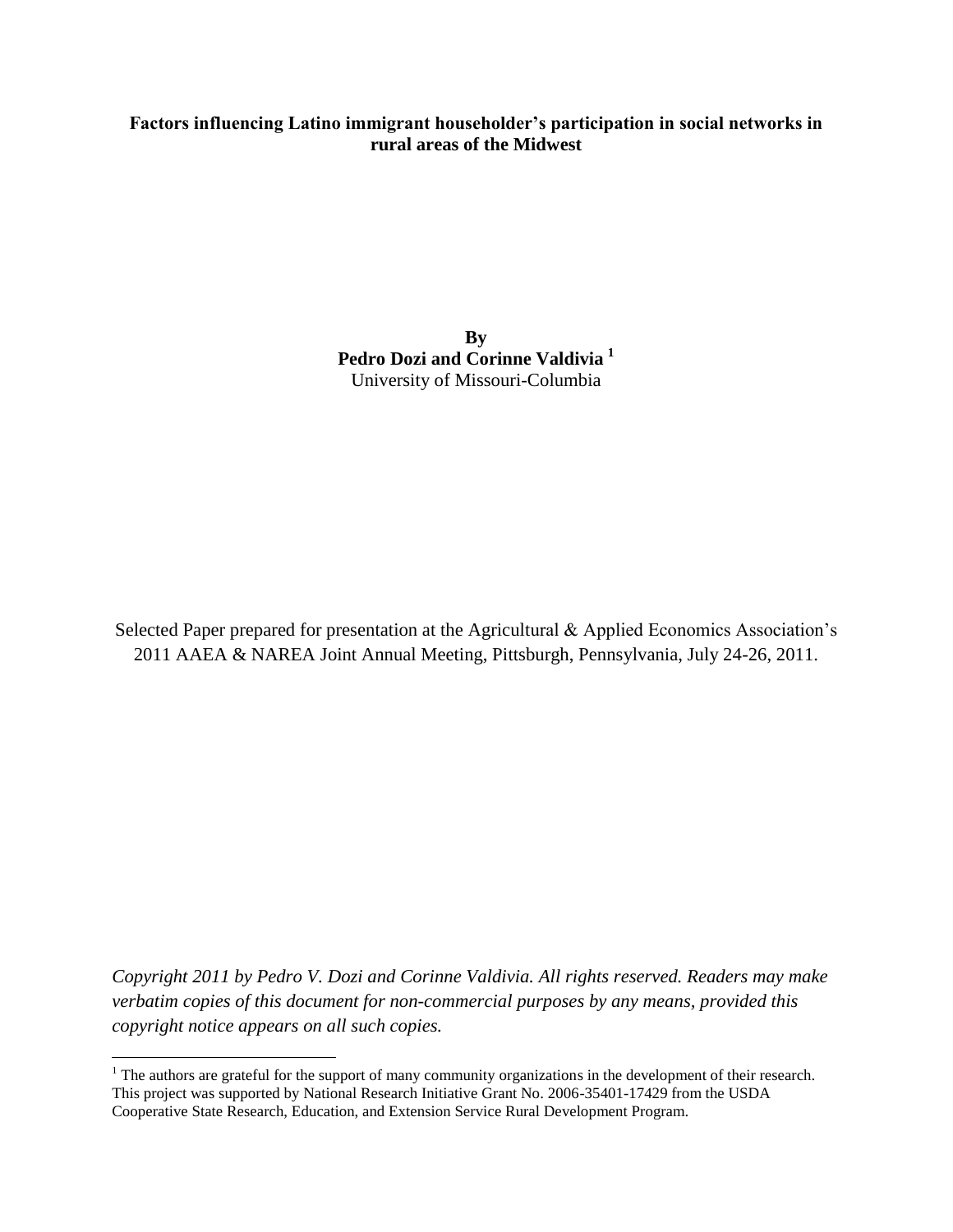#### **1. Introduction**

In this paper, the factors influencing a Latino immigrant householder's participation in social networks are assessed in order to understand the characteristics of those Latinos who participate. Given that social networks use is context specific, this study also seeks to compare the literature findings with these results. The rationale, selection, and operationalization of both dependent and independent variables used for this study are presented below. Participation in three types of social networks are assessed with the binary Logit regression, namely (a) informal networks, (b) formal networks, and (c) religious network. The assessment of participation in community social networks was not carried out due to lack of variability in the sample collected.

The paper is organized as follows: section 2 provides the background for participation in social networks. Section 3 presents the empirical approach used to assess participation in friendship, recreational and informal social networks. Section 4 presents the results and discussion of the propensity to participate in informal social networks. Section 5 presents the findings and discusses the propensity to participate in formal social networks. Section 6 discusses the propensity to participate in religious social network and section 7 concludes.

#### **2. Background and hypothesis**

Current social network analysis in regards to Latinos has been mostly concentrated in the influence that these networks have on various facets of Latinos' livelihood such as employment, settlement, housing, and community integration. However, very little has been said about what influences the participation in to these social networks in the first place. So far, research has suggested that even though there are some general factors influencing participation in a specific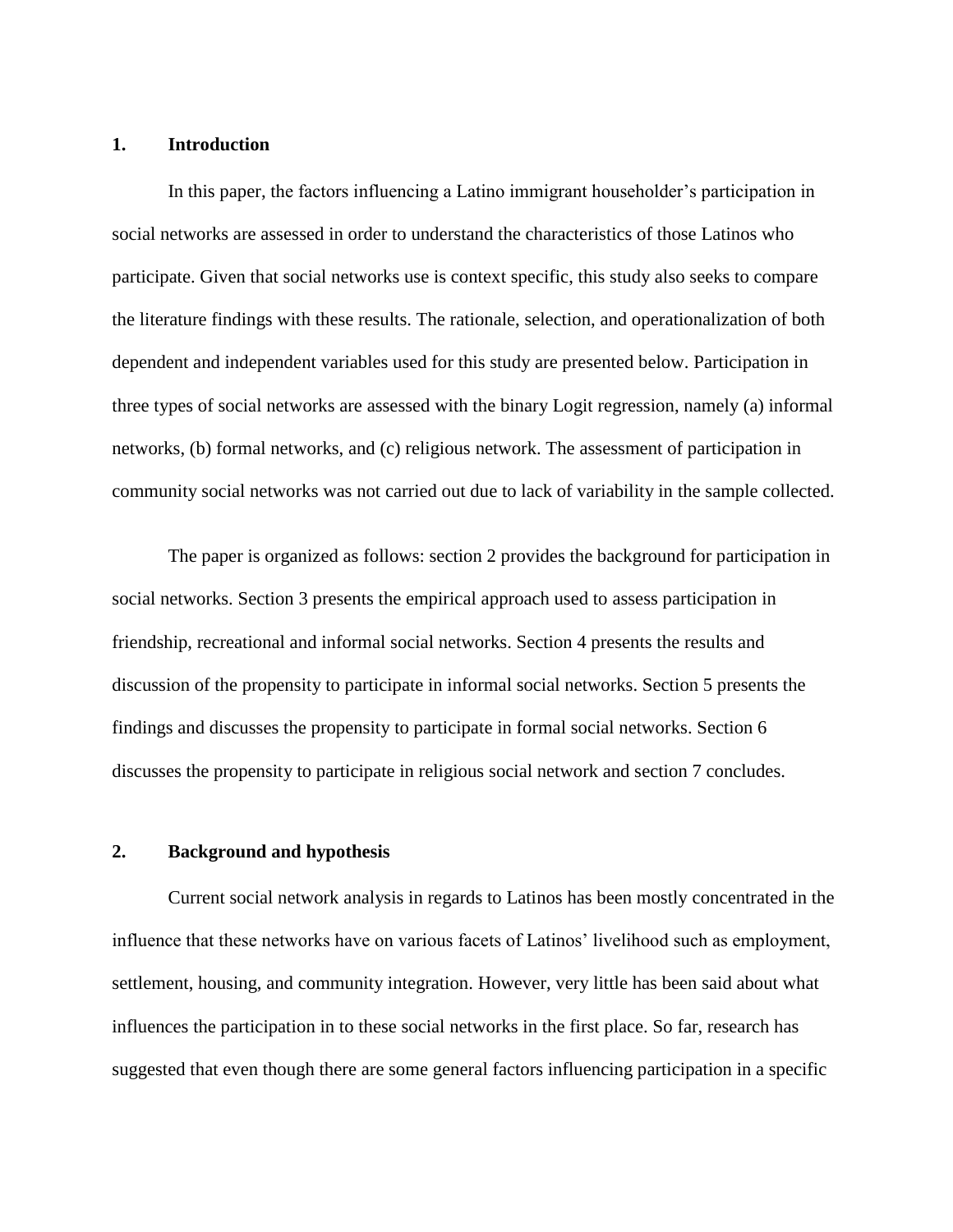social network, most factors are case specific (Menjivar, 2006). Furthermore, assessing the behavior of Latinos elsewhere might be informative in regards to the identification of patterns and likely factors influencing participation in a specific network.

There are many factors that influence participation is social networks. In the case of Latino immigrants, access to institutions and acquisition of information necessary to reduce transaction costs is among the most important. Participation in social networks is also interwoven in the Latino's cultural capital. However, given that Latino immigrants living in these communities are, most of the time, moving from one place to another, participation in informal social networks can no longer be considered as default. A householder needs to make a concerted effort to associate with others in order to extract the benefits that a network can bring.

Theoretically, it could be hypothesized that Latino immigrants would make a prior evaluation of the benefits to be derived from participating in a specific social network,  $K_s$ . If the analysis of the costs and benefits is positive, i.e., this activity provides more benefits than the costs incurred in seeking, obtaining, and maintaining these contacts, then a household participates, otherwise, he/she declines participations. This relationship could be explained formally using the postulates of utility. That is, assuming that the starred terms are the optimal levels, then the household will only invest in social network,  $k_s$ , if their current levels of utility is less than the optimal:

$$
(V. 1) U(C, Z; D, \vartheta) \leq U(C_i^*, Z_i^*, D, \vartheta)
$$

Whereby  $C$  represents overall consumption;  $Z$  represents the home good;  $D$  represents household demographic characteristics; and  $\vartheta$  is a stochastic disturbance term. Thus, whenever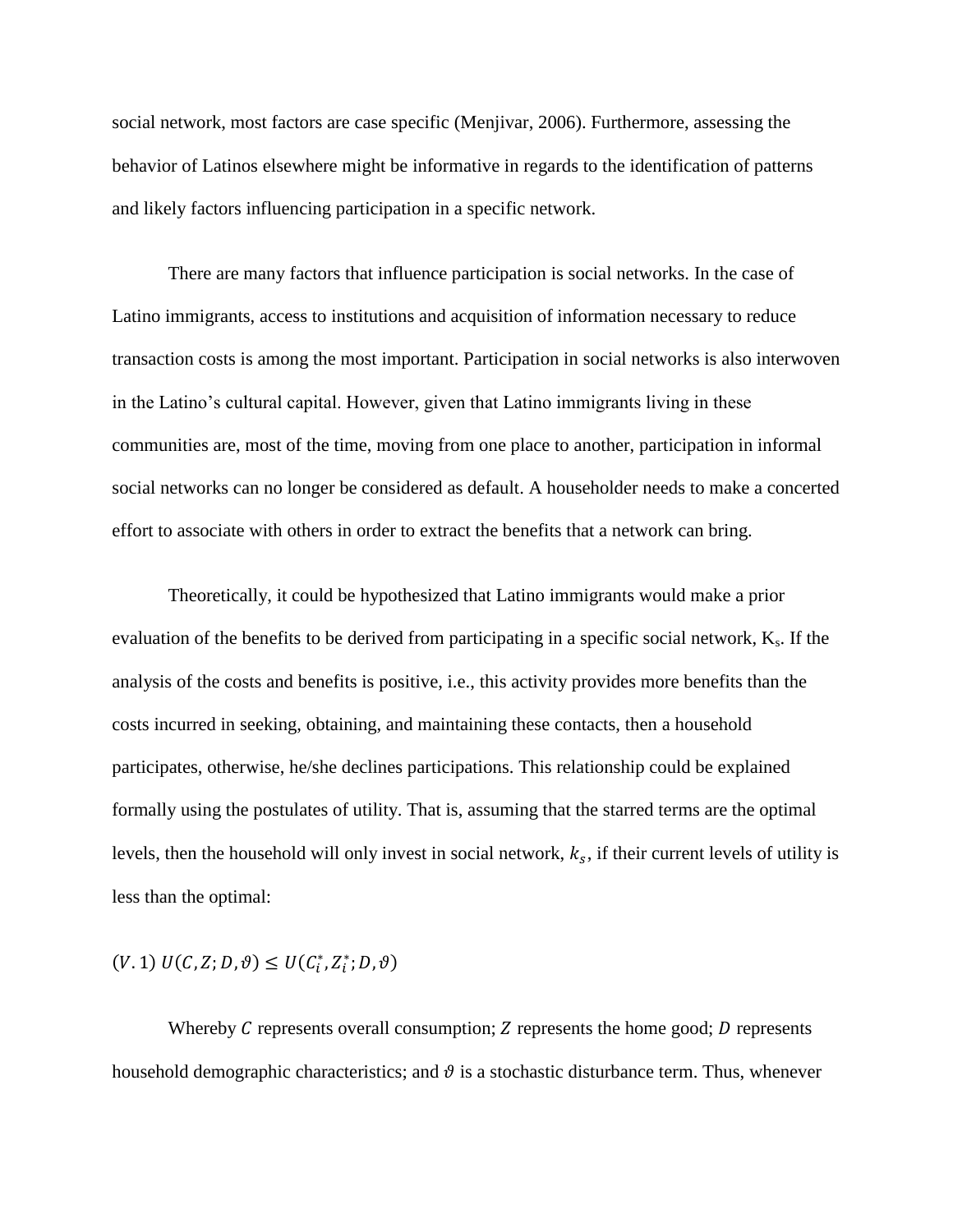the condition (*V.1*) is satisfied, it will be on the best interest of the householder to invest in social networks.

From the above discussion, it could be hypothesized that:

# **Hypothesis: participation in social networks is a function of the cultural and human capitals, the context of reception and the acculturation path.**

The factors influencing a Latino immigrant householder's participation in social networks are assessed to understand the characteristics of those Latinos who participate in informal, formal and religious networks. Given that social networks use is context specific, this analysis seeks to compare the literature findings with these results, to identify unique behaviors in rural communities.

#### **3. Empirical approach**

The dependent variables of interest are participation in social networks (informal, formal, and religious). These are modeled as binary variables, i.e., if a Latino participates the dependent variable takes a value of 1 and 0 otherwise. Binary logistic regression is particularly appropriate to carry out a regression analysis using these type of variables thus used for the analysis of participation in social networks.

#### **3.1. Variables used**

Three dependent variables are used, namely participation in (a) informal and recreational networks, (b) formal networks, and (c) religious networks. These are assessed as binary: if a Latino participates takes a value of 1, and 0 otherwise. Each dependent variable is used once on a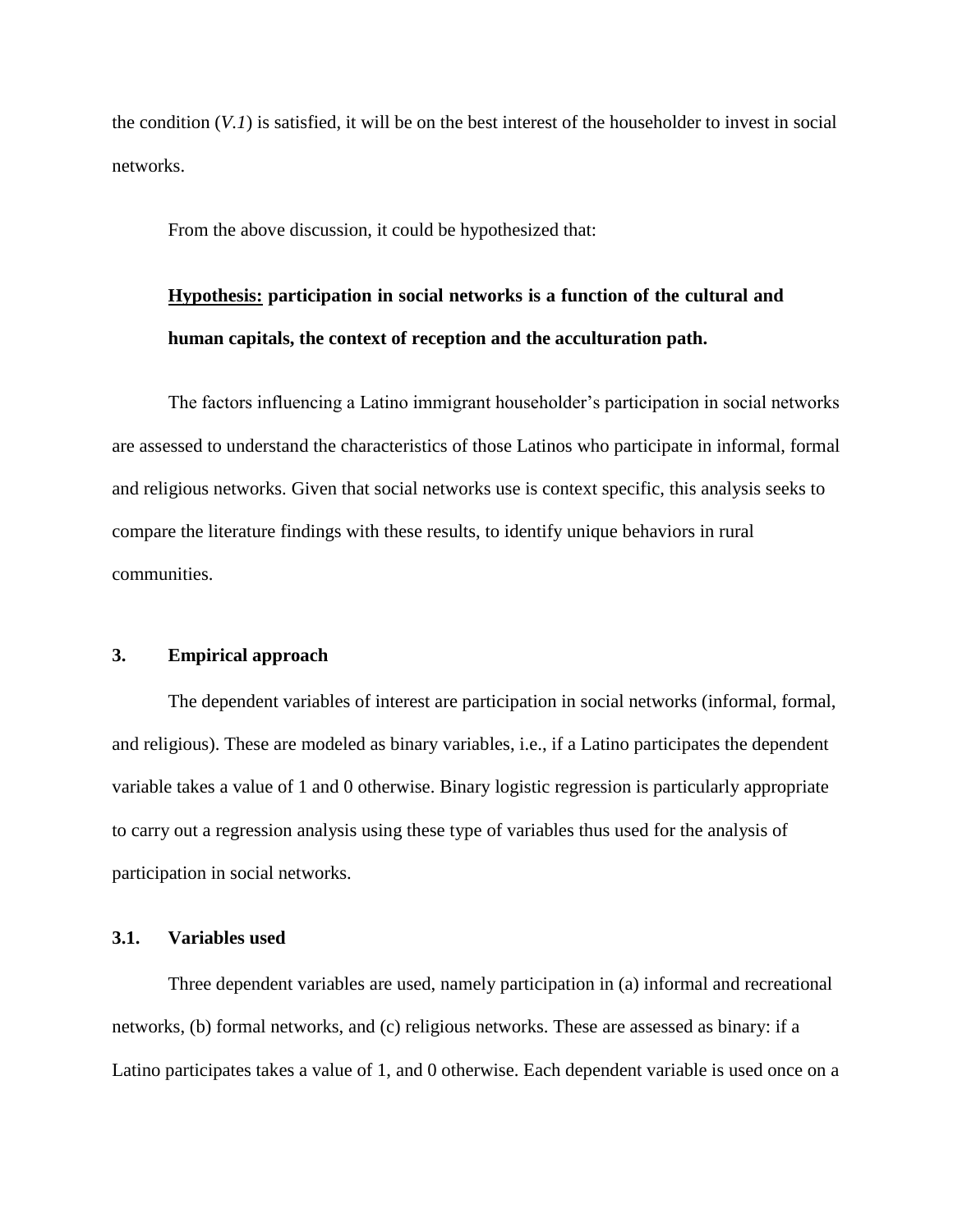separate regression as reflected in the results presented below. These variables are operationalized by asking participants if they participate in these types of social networks in their communities.

All three regressions used the same independent variables for the logistic regression. The literature on the selection and participation on social networks suggests that age, context of reception, marital status, gender, length of residence in a community, education and language ability, country of origin, and community of residence influence participation in social networks.

## **3.2. Approach used for the interpretation of results**

There are many ways to interpret the results from a binary logistic regression. For the purposes this analysis, two particular methods are well suited: (a) partial impact of the coefficients on the dependent variable and (b) observing each result as the percentage change of the participation or not into a given social network. However, this interpretation is not straight forward. Coefficients need to be transformed before they can be interpreted as a percent of participation.

In order to derive the partial change impact brought about by a variable on the probability of a Latino householder participating in social network, we start by defining probability to participate given explanatory variables (Long, 1997):

$$
Pr(y = 1|x) = F(x\beta)
$$

In this equation, F is the logistic cumulative distribution function  $\Lambda$ . The partial effect is then derived thus: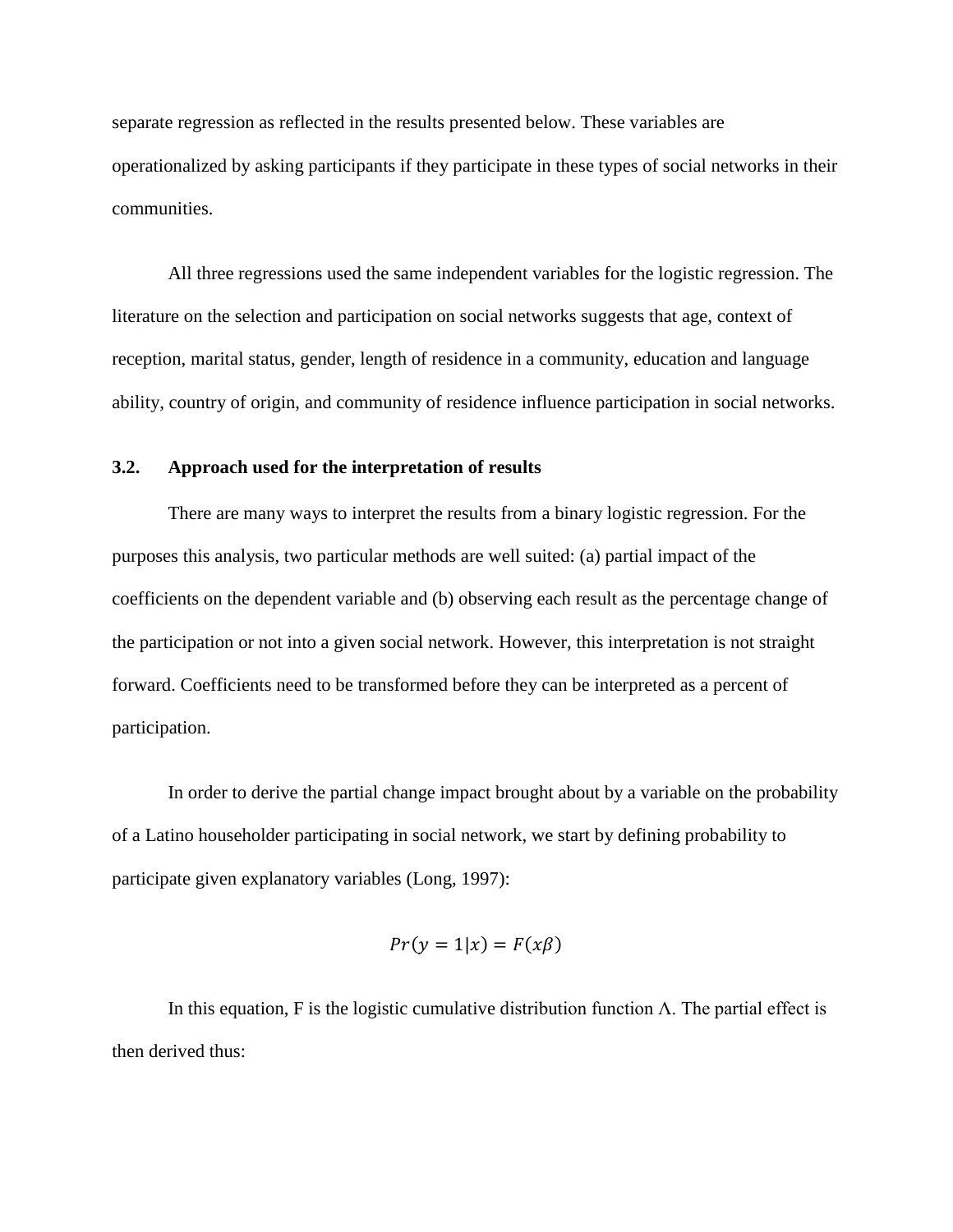$$
\frac{\partial Pr(y=1|x)}{\partial x_k} = \lambda(x\beta)\beta_k = \frac{exp(x\beta)}{[1+exp(x\beta)]^2}\beta_k
$$

$$
= Pr(y=1|x)[1-Pr(y=1|x)]\beta_k
$$

The sign of the marginal effect is determined by the coefficient,  $\beta_k$ . However, the magnitude of the change is dependent on the magnitude of  $\beta_k$  and the value of  $x\beta$ .

The second form of interpreting logit results is also the most commonly used in social science research: the probability of participating, or the odds ratio. Here, a transformation of the coefficient will indicate the odds of an event, in this case participation in social network, occurring. To start, the logit model can be transformed to a log-linear form by:  $\ln \Omega[x] = x\beta$ where  $\Omega[x] = Pr(y = 1|x)/1 - Pr(y = 1|x)$ . Therefore,

$$
\frac{\partial \ln \Omega[x]}{\partial x_k} = \beta_k
$$

This formulation allows for the interpretation of a unit change holding other variables constant since a unit change on  $x_k$  using this approach does not depend on the level of  $x_k$  or the value of any other variable. However, this result is not always intuitive, a much more intuitive result can be obtained by transforming the coefficient once more. This can be achieved by:

$$
exp[ln\Omega(x)] = x\beta \rightarrow \Omega(x) = exp(x\beta)
$$

This result can then be interpreted as a factor change. For instance, it could be said that for a unit change, the odds are expected to change by a factor of  $exp(x\beta)$  everything else equal. For a percent change all we have to do is to use the following formula: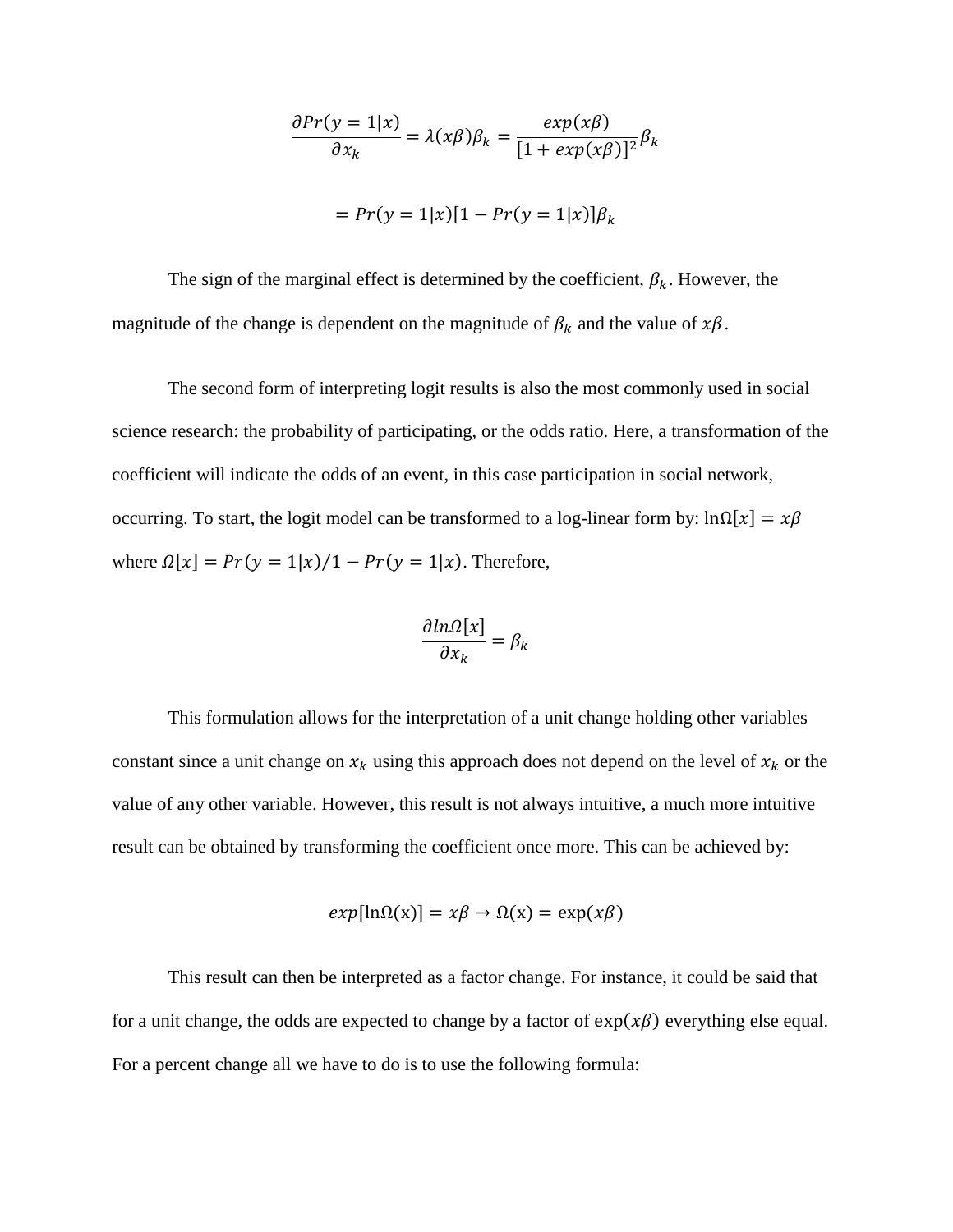$$
100[\exp(x\beta)-1]
$$

Using this formula, it is possible to estimate the effect of an arbitrary change induced on a variable of interest by a given value δ. For instance, if want to know the effect of an increase of 10 more years of age on social networks participation, all we have do is multiply delta (in this case the 10 years) on the coefficient:

$$
100[\exp(x\beta\delta) - 1] \rightarrow 100[\exp(x\beta * 10) - 1]
$$

## **4. Participation in recreational and informal social networks**

The results of the decision of a householder to participate in a recreational or informal social network are presented in table 1. The findings show that high levels of racism and discrimination, higher level of cultural identity, lower levels of ability to speak English, and belonging to other Latin American countries were significant predictors of the participation in informal social networks.

Cultural identity was the only variable presenting a positive significance impact among mostly negative effects. Latinos who identified strongly with Latino culture had a higher predisposition to join this type of social network. This result makes sense if it is considered that these types of social networks are designed to allow immigrants to reminisce about the old country, meet people with similar objectives and people with similar socio-economic conditions. Additionally, these social networks function as sources of information about where to get ingredients to prepare dishes from their home country.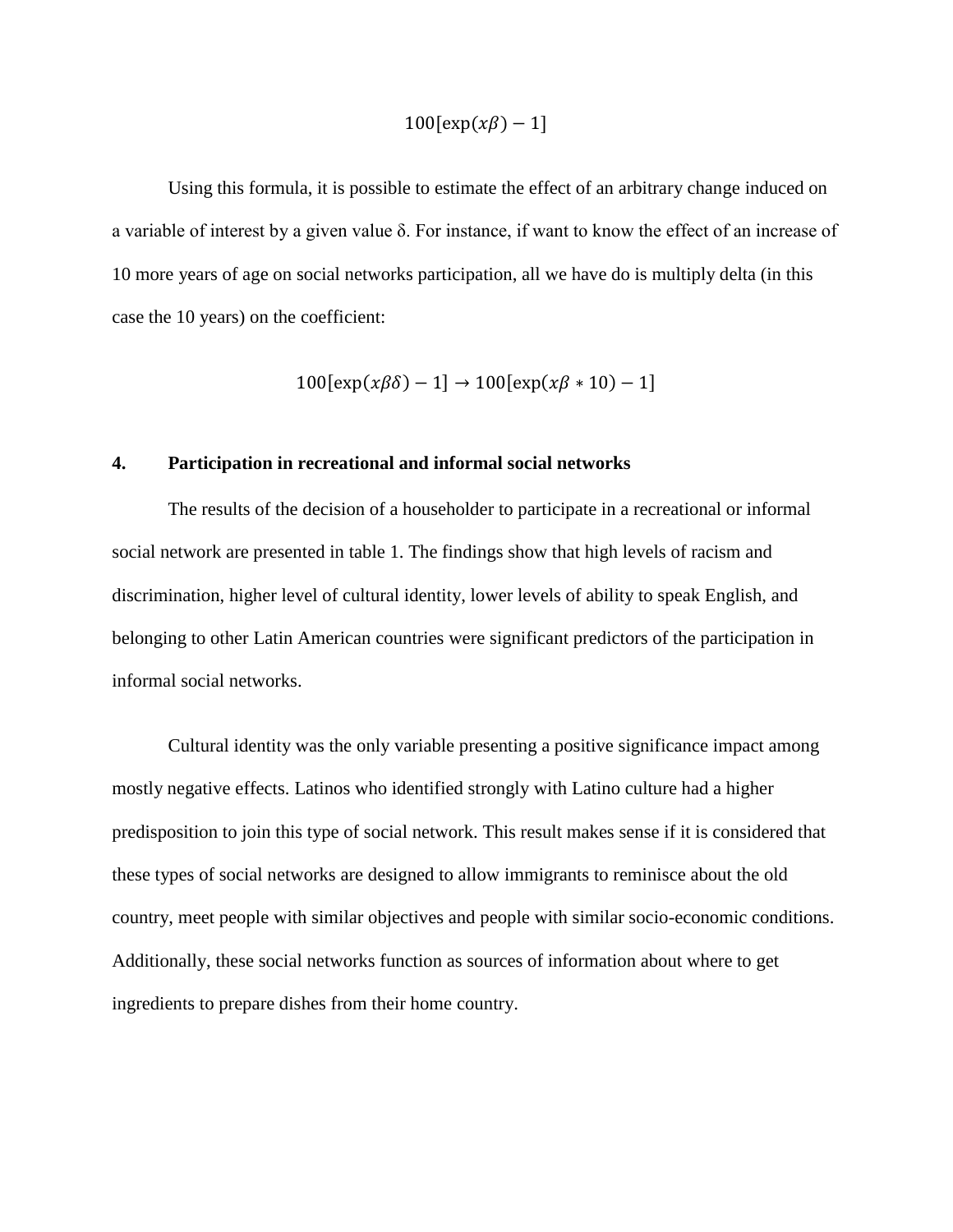| Parameter                                       | Estimate<br>$(\beta)$ | Std. Error      | Sig.           | $\%$<br>Change |
|-------------------------------------------------|-----------------------|-----------------|----------------|----------------|
| Age                                             | $-0.010$              | 0.011           | 0.323          | $-1.00$        |
| Socio-Environmental context                     | $-0.038$              | 0.115           | 0.741          | $-3.73$        |
| Racism and Discrimination                       | 0.027                 | 0.088           | $0.047**$      | 2.74           |
| <b>Language Pressures</b>                       | 0.036                 | 0.097           | 0.708          | 3.67           |
| Cultural Identity/Capital                       | 0.010                 | 0.011           | $0.063*$       | 1.01           |
| Married individuals                             | 0.299                 | 0.229           | 0.192          | 34.85          |
| Gender $=$ females                              | $-0.293$              | 0.200           | 0.142          | $-25.40$       |
| Region C                                        | $-0.074$              | 0.250           | 0.768          | $-7.13$        |
| Region B                                        | 0.157                 | 0.248           | 0.527          | 17.00          |
| Length of residence                             | 0.024                 | 0.027           | 0.384          | 2.43           |
| Ability to speak English                        | $-0.175$              | 0.152           | $0.077*$       | $-16.05$       |
| <b>Educational Level</b>                        | 0.000                 | 0.029           | 0.997          | 0.00           |
| Salvadorian                                     | 0.049                 | 0.279           | 0.861          | 5.02           |
| Honduran                                        | 0.533                 | 0.320           | 0.096          | 70.40          |
| Guatemalan                                      | $-0.077$              | 0.395           | 0.846          | $-7.41$        |
| Other Latin American                            | $-0.376$              | 0.049           | $0.053*$       | $-31.34$       |
| Intercept                                       | $-7.251$              | 0.792           | 0.000          | $-99.93$       |
| a. LOGIT model: $LOG(p/(1-p)) =$ Intercept + BX |                       | **Sig. at $5\%$ | $*Sig.$ at 10% |                |

|  |  |  |  |  |  |  | TABLE 1. RESULTS OF THE PARTICIPATION IN RECREATIONAL NETWORKS |
|--|--|--|--|--|--|--|----------------------------------------------------------------|
|--|--|--|--|--|--|--|----------------------------------------------------------------|

Dep Var: Participation in Recreational groups -2 Log Likelihood: 434.909

Cox and Snell R square: 0.129 Nagelkerde R square: 0.189 N: 398

Having the ability to cook dishes from home country is very important for these Latinos (Suarez-Orozco and Suarez-Orozco, 2001) and the ingredients used can be very expensive if you don't know where to buy them. Participants might also have higher affinity to these social networks because they are more likely to engage in cultural activities that appeal to these groups.

Racism and discrimination was assessed using a scale that ranges from 1(low perceived racism) to 7(extremely high racism). Those who perceived higher levels of racism and discrimination had a 2.7 percent higher probability of joining informal social networks. The effects of this result are wide ranging. Some enterprising Latinos might use these social networks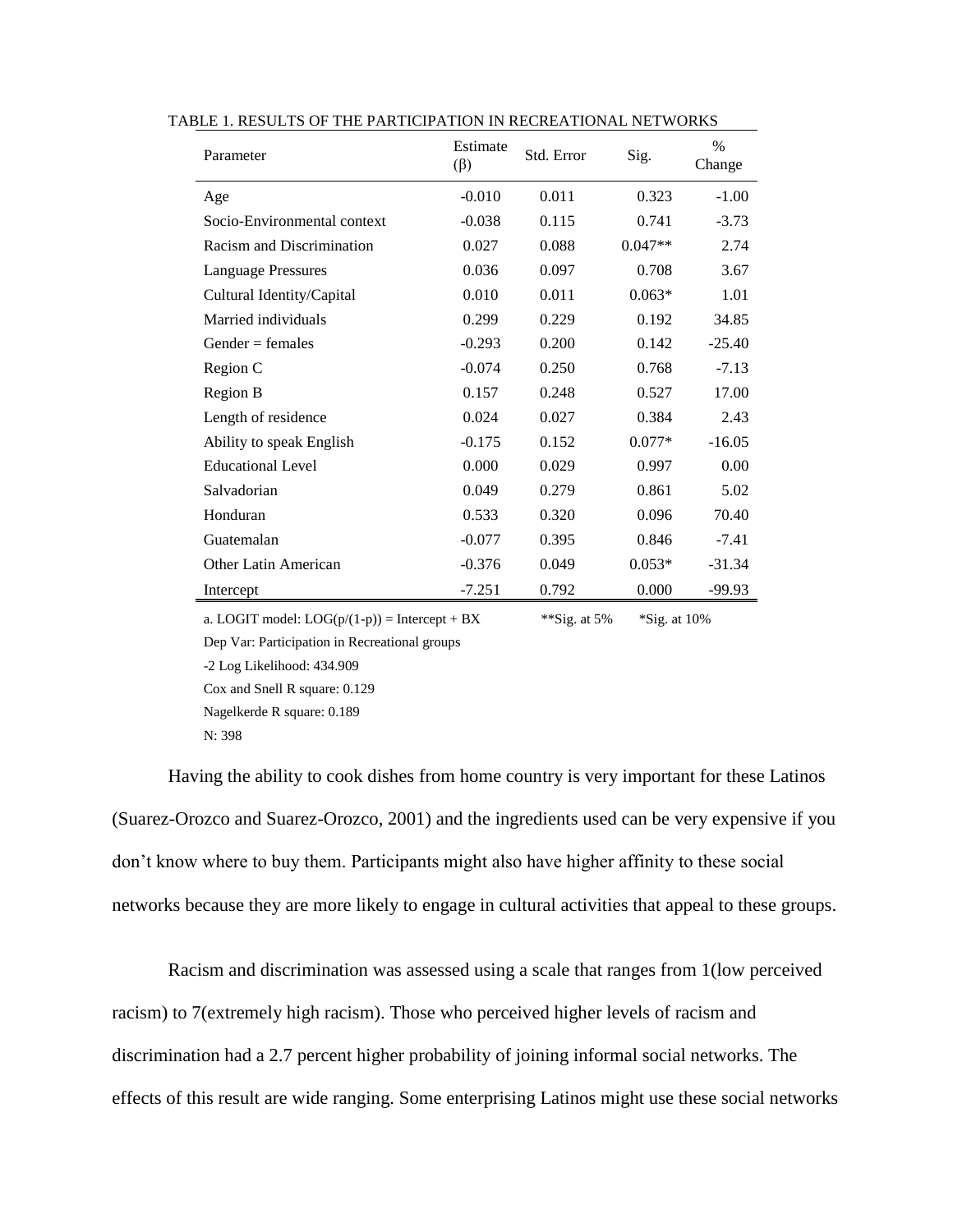as sources of moral support in order to balance out the discrimination in the wider community. That is, amongst themselves they feel comfortable enough to air their grievances whereby more experienced, long term residents can advise on how to deal with whatever situation they are facing. Alternatively, the situation might force Latinos to effectively withdraw from the mainstream society and seek only their own kind thus making economic integration very difficult in these regions and effectively creating a population that is, at best, separated, and at worst marginalized from the mainstream society. This is in line with social capital research whereby discontent with certain behavior in the society fosters a creation of negative social capital such as gangs and the like (Portes & Sensenbrenner, 1993; Wacquant, 1998).

Those with higher level of English ability were 19 percent less likely to join informal groups. This result makes sense if we consider that most in the sample who reported higher English proficiency were either born in the US or have stayed in the community for a very long time. These are more likely to be disconnected with the newcomers, the majority of whom have lower levels of education and very low level of English ability. This result can also be interpreted in the opposite direction: lower level of English ability increases the odds of joining informal social networks. People from other Latin American countries were 31 percent less likely to join informal social networks in relation to the default group, which were the Mexicans.

# **5. Participation in formal social networks**

The participation in formal social networks also uses a binary dependent variable that 1 if a householder participates and 0 otherwise. Table 2 present the results of the binary logistic analysis. The participation in formal social networks was significantly affected by language pressures in the community, by being married (this included those living with partners), residing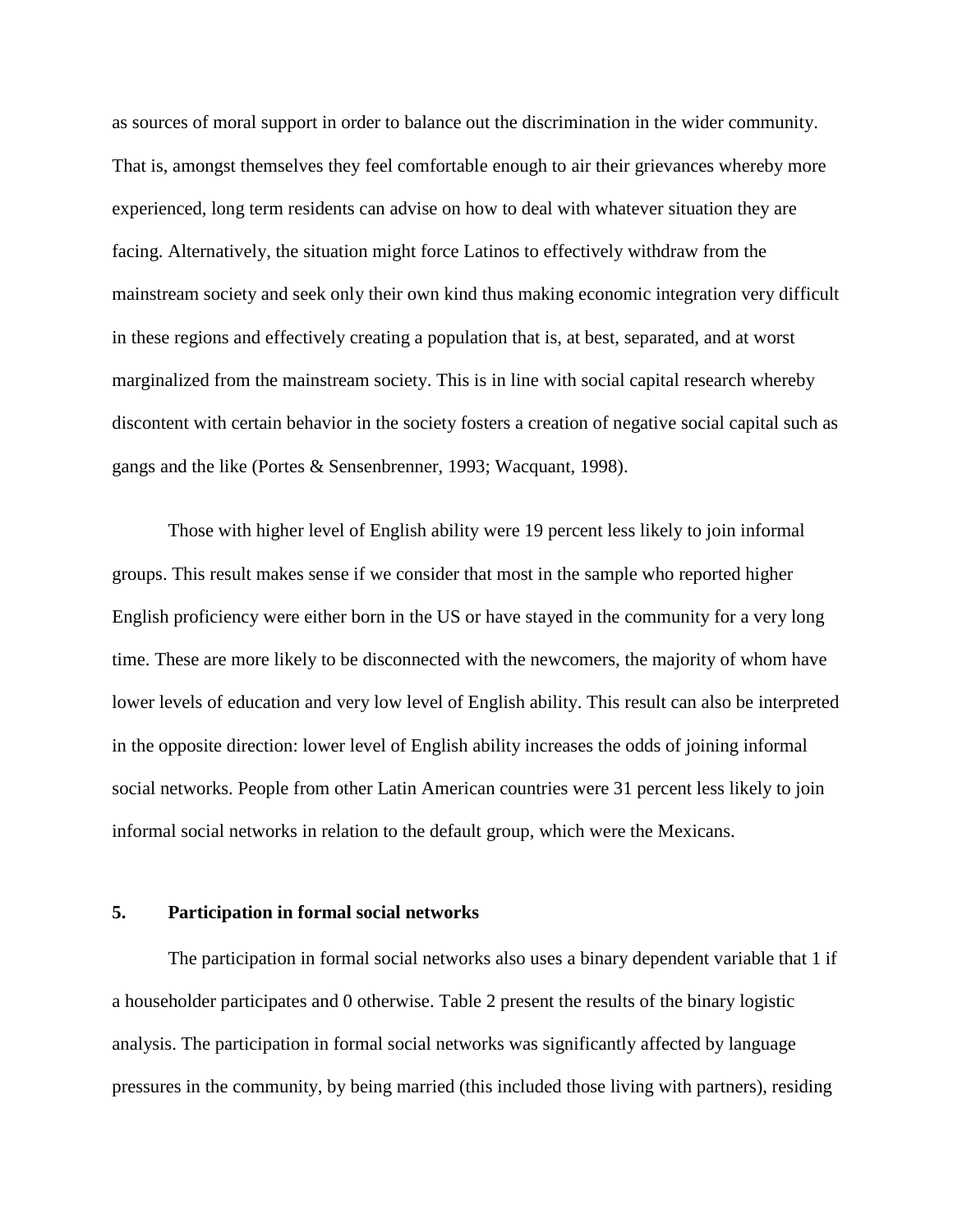in the region B, and the ability to speak English. Formal organizations tend conduct most (if not all) their business in English thus it is only natural that those who felt higher language pressures were less likely to join formal social networks. It is important to realize that context of reception variables were reverse scored: 1 is positive and 7 is negative. Thus a higher positive score actually means negative impact. These had a 62 percent higher probability of not participating as compared to those who did not feel such kind of pressures.

Those Married showed a much higher probability of participating in formal social networks as compared to singles. It is also worth mentioning here that this category included both married and those living with partners. The single category combines single, widow(ed), and divorced. People living in region B had a 79 percent lower probability of joining formal networks as compared to those in region A. This could be attributed to the relative size of the community, lack of such networks that were directly involved in recruiting Latinos and the lack of English speaking ability, which most Latinos expressed. The lack of speaking English ability could be tied up with the English pressures as one of the most important factors precluding their participation in some of these networks.

Lower participation in these types of networks has very important implications in terms of community and economic integration of immigrants in the community. It was mentioned above that there are (almost) no formal social networks that were geared towards recruiting Latinos. This does not mean that these networks do not exist. It means that there is a clear divide on what types each community adheres to, Latinos belong to operators' networks and Anglos belong to suppliers' networks. In this region, suppliers are those involved in the gestation and/or fattening of pigs, which are then supplied to the processing plant. Operators are those working in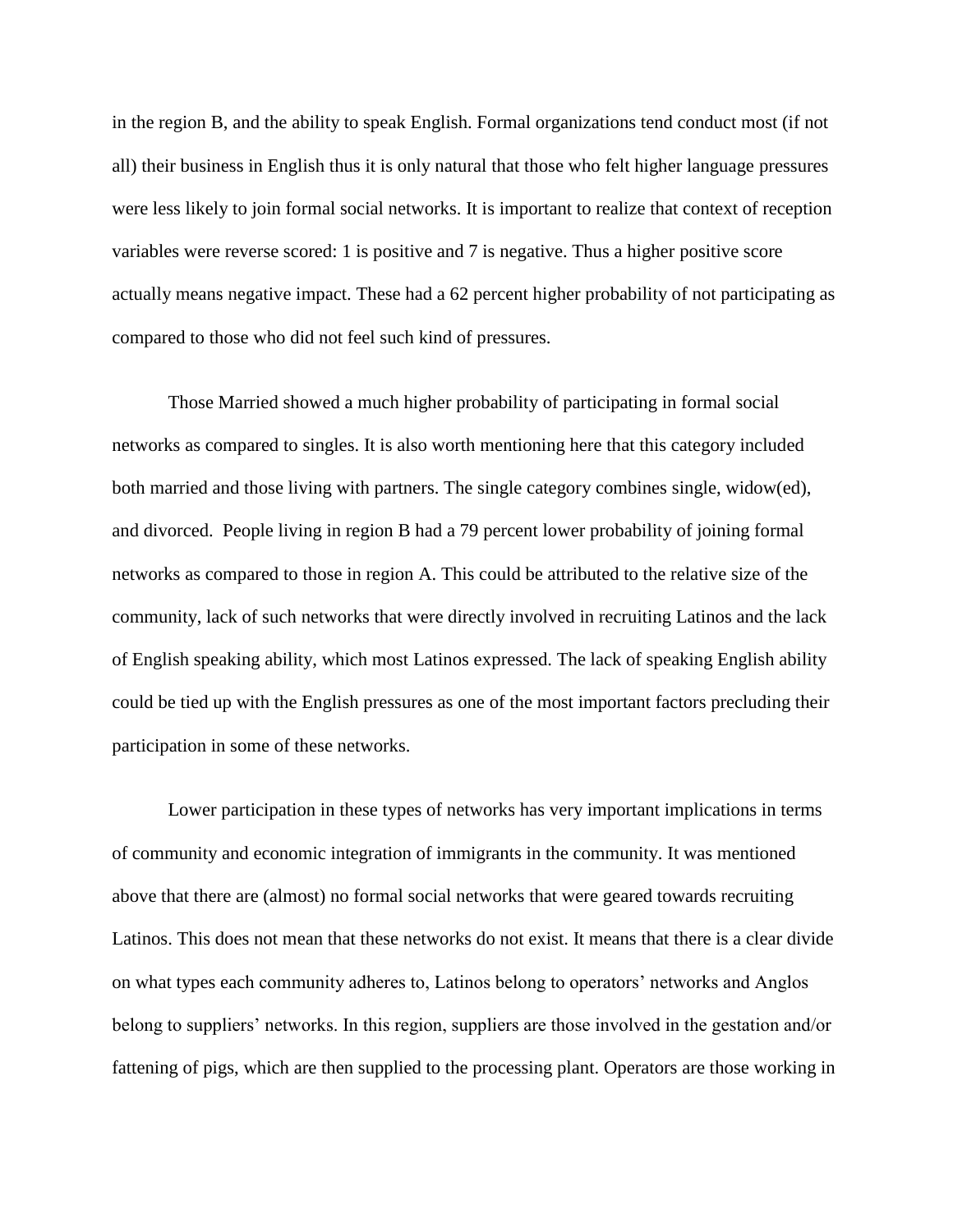the processing plant on these supplied pigs. The nature of the suppliers' activities make it more likely for those involved to invest in the community and much more likely to move upward economically. For the operators, the result is exactly the opposite.

| Parameter <sup>a</sup>      | Estimate<br>$(\beta)$ | Std. Error | Sig.      | % Change |
|-----------------------------|-----------------------|------------|-----------|----------|
| Age                         | $-0.030$              | 0.021      | 0.154     | $-2.95$  |
| Socio-Environmental context | $-0.296$              | 0.256      | 0.247     | $-25.62$ |
| Racism and Discrimination   | $-0.151$              | 0.189      | 0.423     | $-14.01$ |
| <b>Language Pressures</b>   | 0.485                 | 0.190      | $0.011**$ | 62.41    |
| Cultural Identity/Capital   | $-0.011$              | 0.064      | 0.858     | $-1.09$  |
| Married individuals         | 0.642                 | 0.487      | $0.053*$  | 90.02    |
| $Gender = female$           | 0.354                 | 0.418      | 0.397     | 42.47    |
| Region C                    | $-0.250$              | 0.405      | 0.538     | $-22.12$ |
| Region B                    | $-1.586$              | 0.666      | $0.017**$ | $-79.52$ |
| Length of residence         | 0.007                 | 0.055      | 0.896     | 0.70     |
| Ability to speak English    | 0.584                 | 0.270      | $0.030**$ | 79.32*   |
| <b>Educational Level</b>    | 0.064                 | 0.060      | 0.283     | 6.60     |
| Salvadorian                 | 0.259                 | 0.538      | 0.631     | 29.56    |
| Honduran                    | $-8.595$              | 67.661     | 0.899     | $-99.98$ |
| Guatemalan                  | $-0.324$              | 1.067      | 0.761     | $-27.67$ |
| Other Latin American        | 0.285                 | 0.652      | 0.662     | 32.96    |
| Intercept                   | $-9.967$              | 1.479      | 0.000     | $-99.99$ |

TABLE 2 RESULTS OF THE PARTICIPATION IN FORMAL NETWORKS

<sup>a</sup>. LOGIT model: LOG( $p/(1-p)$ ) = Intercept + BX \*\*Sig at 5% \*Sig. at 10%

Dep Var: Participation in formal groups

-2 Log Likelihood: 465.664

Cox and Snell R square: 0.197

Nagelkerde R square: 0.140

N: 406

# **6. Participation in religious social networks**

Religious social networks are very effective in helping Latino immigrants' access institutions and manage their daily lives. Estimation results shown in table 3 indicate that age, cultural identity, living in region C and education have a significant influence in the probability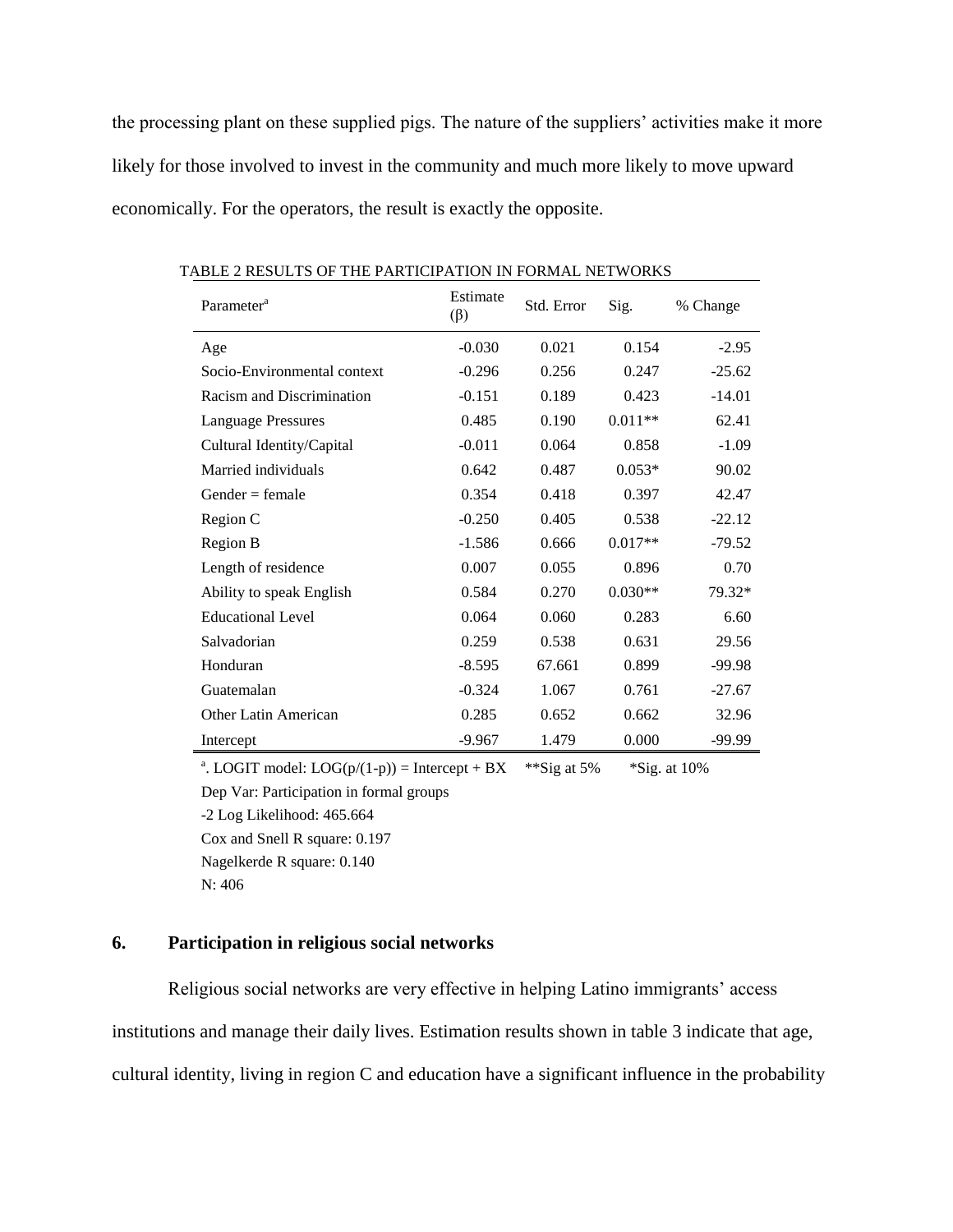of participating in religious social networks. Age's positive impact on the probability of participating in religious social networks might be strongly related to Latinos cultural perception about the importance of religion in their livelihood. This is line with prior research, which states that older Latinos are more attuned to religion than younger Latinos (Falicov, 2000).

Latinos with higher level of cultural capital were also more likely to participate in these type of social networks. Living in region C had a negative impact on the probability of participating in religious social networks. This region's economy, and consequently jobs, is mostly hospitality and tourism-based. This leads to odd working hours. If these situations are coupled with the tendency of religious social groups to meet in early morning or evening times, the end result would be very few participants in group meetings/activities. Thus their schedules would barely leave time to participate in these social groups.

Latinos with higher educational level had a higher probability of being a member of religious social networks. This makes sense especially if we consider that most highly educated Latino immigrants have a more settled status, have better jobs and might be considered leaders of their community. These are also the ones who might not have to work two or three jobs to make ends meet and subsequently have more time to participate in these types of social networks. Additionally, these might also be very important for these social networks in terms of planning, fundraising, and other complex activities that might require complex reasoning and the ability of understanding the law, access to institutions and the like.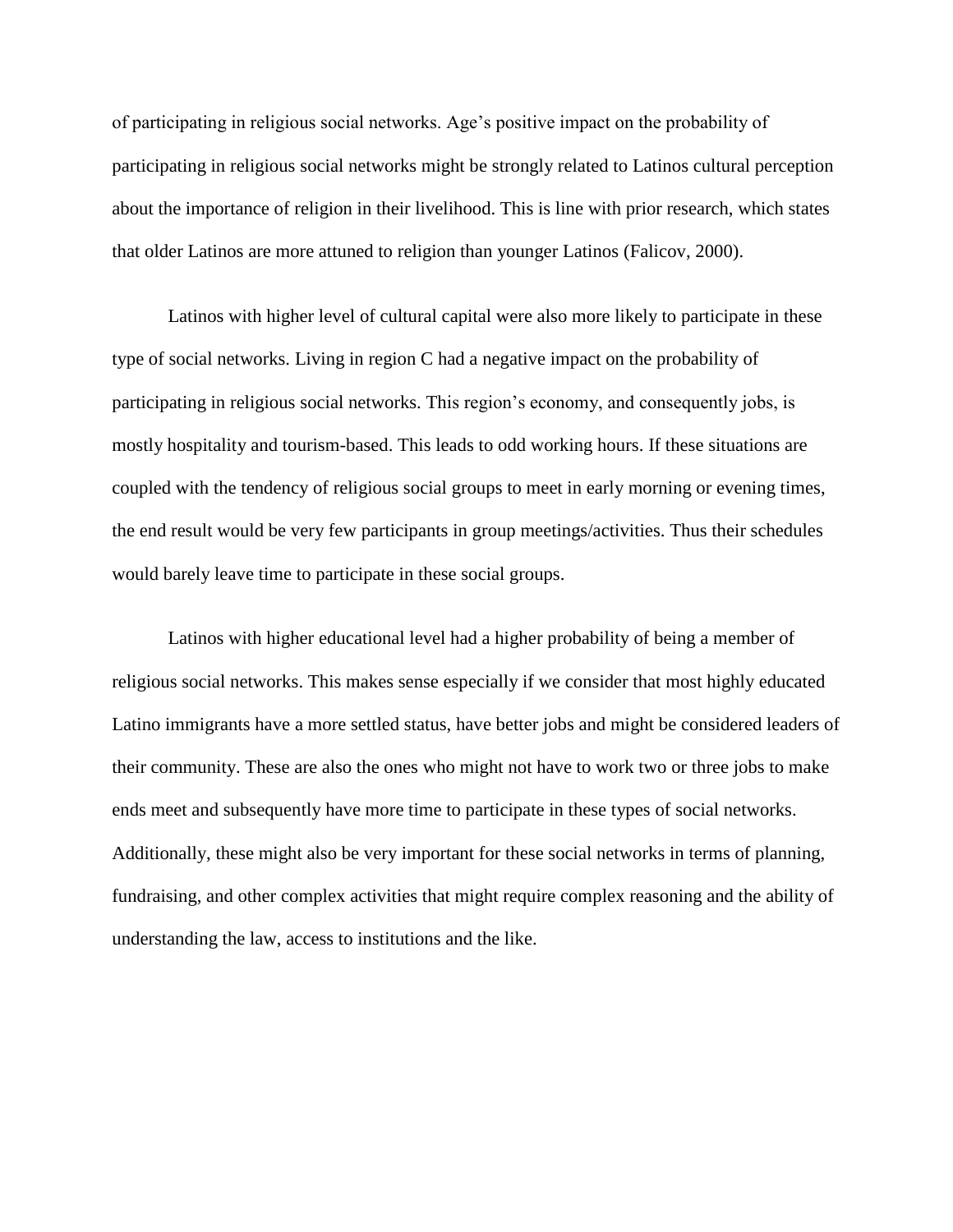| Parameter                                       | Estimate<br>$(\beta)$ | Std.<br>Error  | Sig.           | % Change |
|-------------------------------------------------|-----------------------|----------------|----------------|----------|
| Age                                             | 0.054                 | 0.386          | $0.035**$      | 5.55     |
| Socio-Environmental context                     | 0.029                 | 0.100          | 0.769          | 2.94     |
| Racism and Discrimination                       | $-0.112$              | 0.077          | 0.148          | $-10.59$ |
| <b>Language Pressures</b>                       | 0.111                 | 0.082          | 0.174          | 11.74    |
| Cultural Identity/Capital                       | 0.154                 | 0.101          | $0.009**$      | 16.65    |
| Married individuals                             | 0.319                 | 0.185          | 0.086          | 37.58    |
| $Gender = female$                               | $-0.064$              | 0.160          | 0.690          | $-6.20$  |
| Region C                                        | $-0.236$              | 0.177          | 0.183          | $-21.02$ |
| Region B                                        | $-0.674$              | 0.408          | $0.001**$      | $-49.03$ |
| Length of residence in the community            | 0.023                 | 0.020          | 0.261          | 2.33     |
| Ability to speak English                        | 0.047                 | 0.121          | 0.698          | 4.81     |
| <b>Educational Level</b>                        | 0.052                 | 0.023          | $0.021**$      | 5.34     |
| Salvadorian                                     | $-0.003$              | 0.228          | 0.989          | $-0.30$  |
| Honduran                                        | 0.185                 | 0.394          | 0.638          | 20.32    |
| Guatemalan                                      | 0.290                 | 0.321          | 0.366          | 33.64    |
| <b>Other Latin American</b>                     | $-0.329$              | 0.344          | 0.338          | $-28.04$ |
| Intercept                                       | $-7.278$              | 0.632          | 0.000          | $-99.93$ |
| a. LOGIT model: $LOG(p/(1-p)) =$ Intercept + BX |                       | **Sig at $5\%$ | $*$ Sig at 10% |          |

#### TABLE 3 RESULTS OF THE PARTICIPATION IN RELIGIOUS NETWORKS

Dep Var: Participation in Religious groups

-2 Log Likelihood: 544.934

Cox and Snell R square: 0.131

Nagelkerde R square: 0.192

N: 401

It is also important to mention that some of the variables that were not significant are also important here. For instance, gender is not significant because, it can be argued, that Latino cultural perception about religion is so strongly engrained to both genders that it does not matter who is the subject of interest. For the community climate, most of these churches and networks have gone to great lengths to make the environment accommodating to Latino immigrants thus generating some level of trust between the church and Latinos. This makes the church one of the few places where Latino immigrants feel safe to go without fear of being rounded up and deported. For instance, churches conduct masses in Spanish and have personnel very fluent in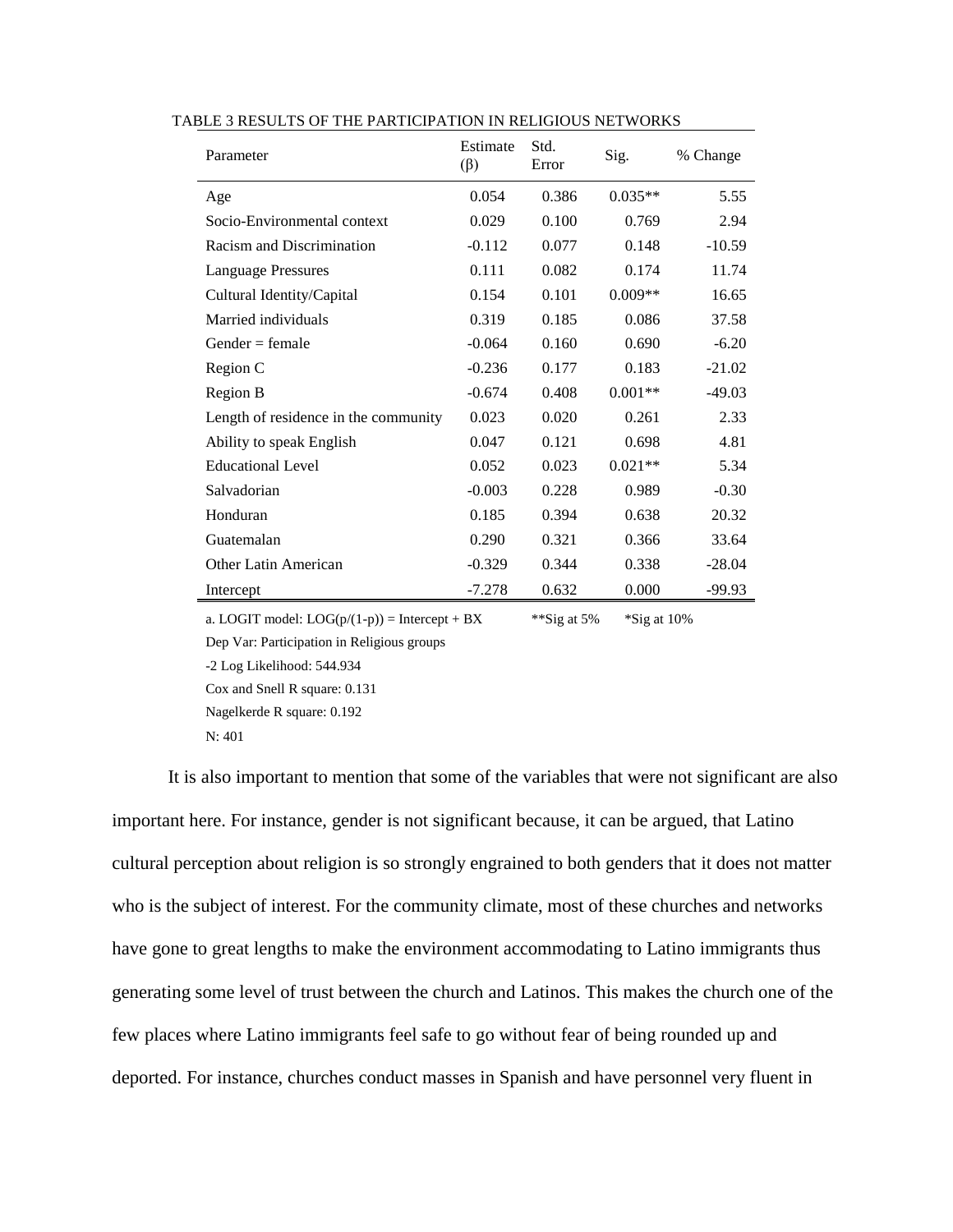Spanish on staff to help immigrants with daily chores. Thus immigrants feel "at home" in churches almost as if they were still in their own country. Additionally, churches provide services to immigrants such as workshops about how to interpret the law and what to do in case of emergencies regarding the authorities.

#### **7. Conclusion**

In this paper, we assessed the characteristics of those Latinos with higher propensity of using social networks. The estimations of the probability of participating on social networks were separated by type, namely: informal, formal, and religious social networks. Findings show that, for the informal social networks, racism and discrimination, cultural identity, ability to speak English, and belonging to other Latin American countries were statistically significant predictors of the participation in informal social networks; for formal social networks language pressures in the community, being married, residing in region B, and the ability to speak English were significant predictors of participation; finally for religious social networks, age, cultural identity, living in region C and education had a significant influence in the probability of participating in religious social network.